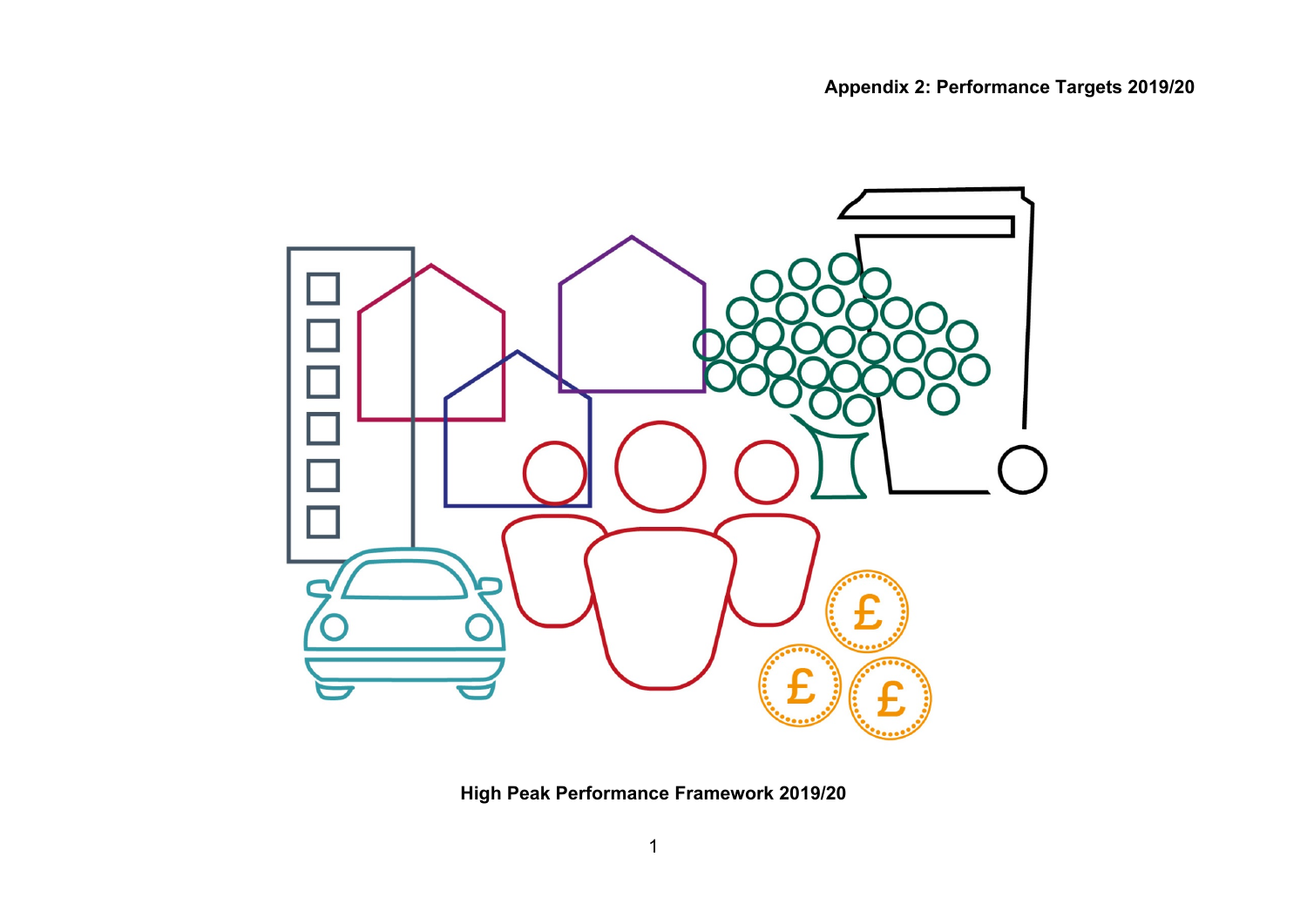

### **Aim 1: Help create a safer and healthier environment for our residents to live and work**

| <b>Measure</b>                                                           | Reported                                                                                      | 2017-18       | 2018-19 Result                                                                                   | 2018-19                  | 2019-20       | 2020-21       | 2021-22       |  |  |
|--------------------------------------------------------------------------|-----------------------------------------------------------------------------------------------|---------------|--------------------------------------------------------------------------------------------------|--------------------------|---------------|---------------|---------------|--|--|
|                                                                          |                                                                                               | <b>Result</b> |                                                                                                  | <b>Target</b>            | <b>Target</b> | <b>Target</b> | <b>Target</b> |  |  |
| Objective: Fit for purpose housing stock that meets the needs of tenants |                                                                                               |               |                                                                                                  |                          |               |               |               |  |  |
| Housing Benefits Processing: Time taken to                               | Monthly                                                                                       | a) 19.01      | a)25.64                                                                                          | a) $18$ days             | a) $18$ days  | a) $18$ days  | a) 18 days    |  |  |
| process a) new claims b) change of                                       |                                                                                               | b) 6.57       | b)9.65                                                                                           | $b)$ 7 days              | $b)$ 7 days   | b) $7$ days   | b) 7 days     |  |  |
| circumstances                                                            |                                                                                               |               |                                                                                                  |                          |               |               |               |  |  |
| Number of households in temporary                                        | Monthly                                                                                       | 16            | 19                                                                                               | 15                       | 15            | <b>TBD</b>    | <b>TBD</b>    |  |  |
| accommodation                                                            |                                                                                               |               |                                                                                                  |                          |               |               |               |  |  |
|                                                                          |                                                                                               |               | The additional duties of the homeless reduction act have seen an increase in the use of TA. We   |                          |               |               |               |  |  |
|                                                                          |                                                                                               |               | are aware that the MHCLG are looking to implement national performance targets for reducing      |                          |               |               |               |  |  |
|                                                                          | TA which will link to funding and it would be preferable to wait until these are known before |               |                                                                                                  |                          |               |               |               |  |  |
|                                                                          |                                                                                               |               |                                                                                                  | setting 2020 and onwards |               |               |               |  |  |
| NEW: % of cases resolved without                                         | Monthly                                                                                       | N/A           | 97.3%                                                                                            | 95%                      | 95%           | <b>TBD</b>    | <b>TBD</b>    |  |  |
| progressing to a full homeless case.                                     |                                                                                               |               |                                                                                                  |                          |               |               |               |  |  |
|                                                                          |                                                                                               |               | We are aware that the MHCLG are looking to implement national performance targets for            |                          |               |               |               |  |  |
|                                                                          |                                                                                               |               | prevention & relief duties which will link to funding it would be preferable to wait until these |                          |               |               |               |  |  |
|                                                                          |                                                                                               |               | are known before setting 2020 and onwards                                                        |                          |               |               |               |  |  |
| Number of gas safety checks overdue                                      | Monthly                                                                                       | $\mathbf 0$   | 0                                                                                                | 0                        | 0             | $\mathbf 0$   | 0             |  |  |
|                                                                          |                                                                                               |               |                                                                                                  |                          |               |               |               |  |  |
| a) Number and b) % of Right to Buy                                       | Quarterly                                                                                     | a) 47         | a) 59                                                                                            | 100%                     | 100%          | 100%          | 100%          |  |  |
| transactions completed within statutory                                  |                                                                                               | b) 98%        | b) 98.3%                                                                                         |                          |               |               |               |  |  |
| timescales                                                               |                                                                                               |               |                                                                                                  |                          |               |               |               |  |  |
| % of active housing register applicants in                               | Annual                                                                                        | 13.7%         | 43.07%                                                                                           | Establish                | 15%           | 15%           | 15%           |  |  |
| priority need (classes A and B) who have                                 |                                                                                               |               |                                                                                                  | new                      |               |               |               |  |  |
| been registered in excess of 6 months                                    |                                                                                               |               |                                                                                                  | <b>Baseline</b>          |               |               |               |  |  |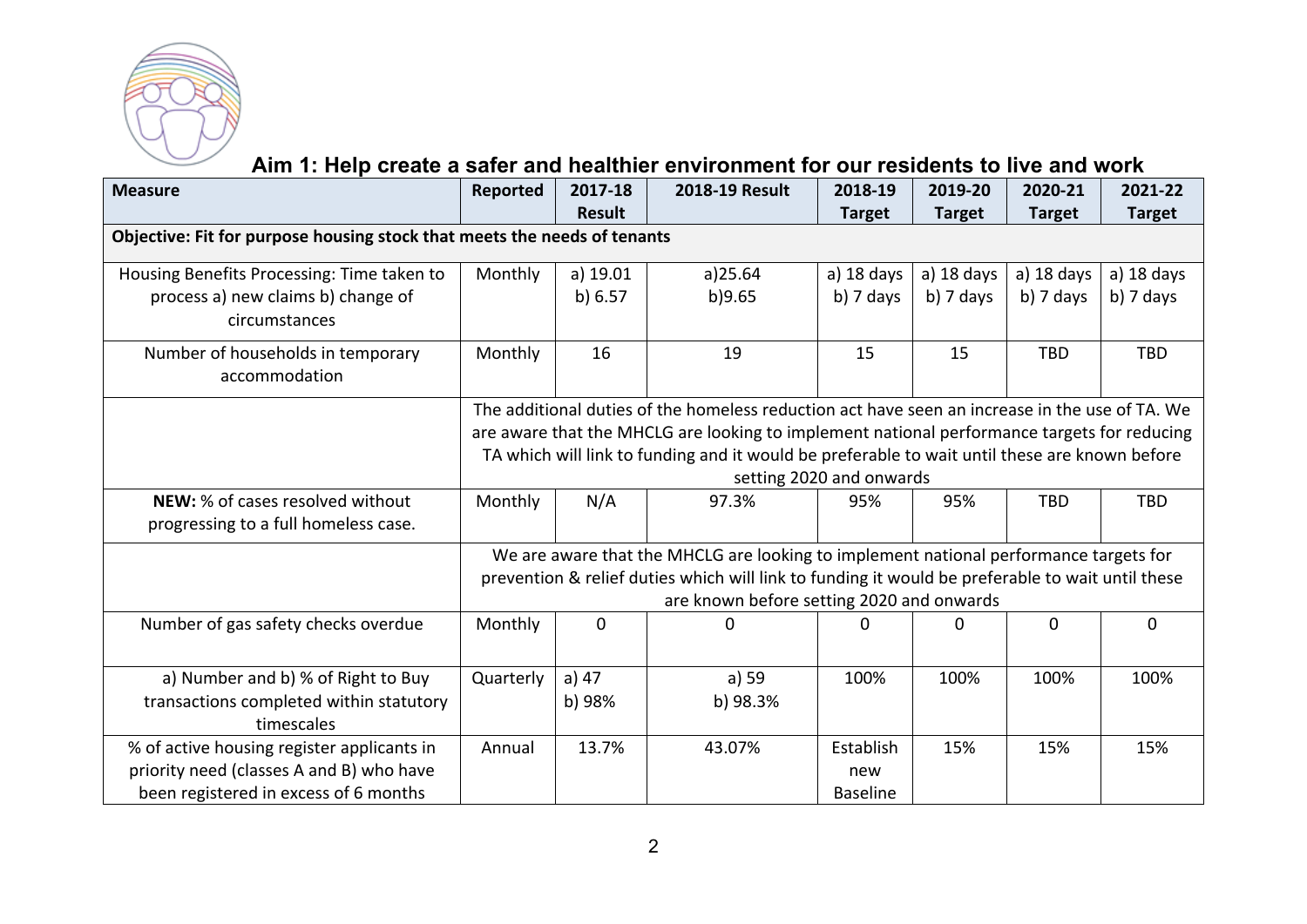| <b>Measure</b>                                                                                        | Reported                                                                                                          | 2017-18       | 2018-19 Result                                                                                              | 2018-19        | 2019-20           | 2020-21           | 2021-22       |  |
|-------------------------------------------------------------------------------------------------------|-------------------------------------------------------------------------------------------------------------------|---------------|-------------------------------------------------------------------------------------------------------------|----------------|-------------------|-------------------|---------------|--|
|                                                                                                       |                                                                                                                   | <b>Result</b> |                                                                                                             | <b>Target</b>  | <b>Target</b>     | <b>Target</b>     | <b>Target</b> |  |
| Housing Benefits Processing: % of cases<br>determined correctly (as measured by the<br>LA error rate) | Annual                                                                                                            | 99.78%        | 99.8%                                                                                                       | 99.5%          | 99.5%             | 99.5%             | 99.5%         |  |
| <b>Objective: Provision of high quality leisure facilities</b>                                        |                                                                                                                   |               |                                                                                                             |                |                   |                   |               |  |
| Level of external funding awarded to                                                                  | Quarterly                                                                                                         | £0            | £141,790                                                                                                    | 33%            | 33%               | 33%               | 33% success   |  |
| support the physical activity and sport                                                               |                                                                                                                   |               |                                                                                                             | success        | success           | success           | rate, Min     |  |
| strategy and number of bids made                                                                      |                                                                                                                   |               |                                                                                                             | rate. Min      | rate, Min<br>£60k | rate, Min<br>£60k | £60k          |  |
|                                                                                                       |                                                                                                                   |               |                                                                                                             | £50k           |                   |                   |               |  |
| Number of voluntary clubs/organisations                                                               | Annual                                                                                                            | <b>NEW</b>    | $\mathbf{1}$                                                                                                | 4              | 4                 | 5                 | 6             |  |
| supported with funding applications                                                                   |                                                                                                                   |               |                                                                                                             |                |                   |                   |               |  |
| Number of new sports participation                                                                    | Annual                                                                                                            | <b>NEW</b>    | $\mathbf{1}$                                                                                                | 5              | $\overline{3}$    | $\overline{4}$    | 5             |  |
| programmes created in priority areas                                                                  |                                                                                                                   |               |                                                                                                             |                |                   |                   |               |  |
| Number of new volunteering programmes                                                                 | Annual                                                                                                            | <b>NEW</b>    | $\Omega$                                                                                                    | $\overline{3}$ | Establish         | <b>TBD</b>        | <b>TBD</b>    |  |
| created in priority areas                                                                             |                                                                                                                   |               |                                                                                                             |                | baseline          |                   |               |  |
|                                                                                                       |                                                                                                                   |               | We are still in the infancy of delivering programmes in the priority areas identified for each council, and |                |                   |                   |               |  |
|                                                                                                       |                                                                                                                   |               | have been affected by staffing issues throughout the year; therefore we have not been in a position to      |                |                   |                   |               |  |
|                                                                                                       |                                                                                                                   |               | meet the targets set in 2018-19. By setting a baseline in 2019-20, it would give the team time to refocus   |                |                   |                   |               |  |
|                                                                                                       | their efforts in the priority areas we have commenced work, leading to the targets being reviewed for<br>2020-21. |               |                                                                                                             |                |                   |                   |               |  |
| Number of participants on the High Peak                                                               | Annual                                                                                                            | 3380          | 3450 (estimated)                                                                                            | 3500           | 3550              | 3600              | 3650          |  |
| Walking for Health Programme                                                                          |                                                                                                                   |               |                                                                                                             |                |                   |                   |               |  |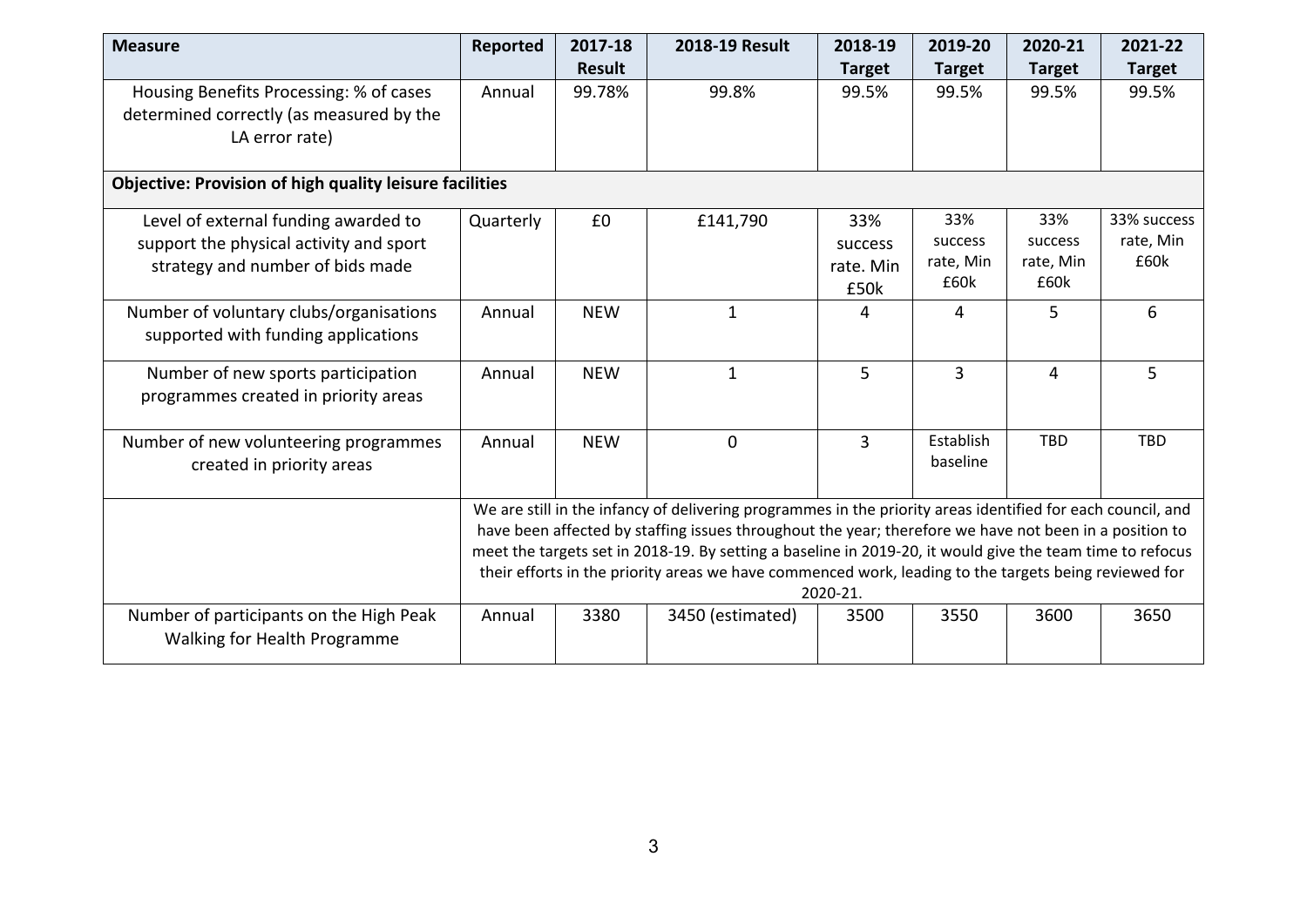

# **Aim 2: Meet financial challenges and provide value for money**

| <b>Measure</b>                                                                                                                       | <b>Reported</b> | 2017-18                                                                                        | 2018-19                    | 2018-19            | 2019-20            | 2020-21        | 2021-22          |  |  |  |
|--------------------------------------------------------------------------------------------------------------------------------------|-----------------|------------------------------------------------------------------------------------------------|----------------------------|--------------------|--------------------|----------------|------------------|--|--|--|
|                                                                                                                                      |                 | <b>Result</b>                                                                                  | <b>Result</b>              | <b>Target</b>      | <b>Target</b>      | <b>Target</b>  | <b>Target</b>    |  |  |  |
| Objective: Ensure our services are easily available to all our residents in the appropriate channels and provided 'right first time' |                 |                                                                                                |                            |                    |                    |                |                  |  |  |  |
|                                                                                                                                      |                 |                                                                                                |                            |                    |                    |                |                  |  |  |  |
|                                                                                                                                      | Monthly         | a)64000 40%                                                                                    | a)68618 40%                | a) 40%             | a) 37% from        | a) 35% from    | a) 35%           |  |  |  |
| No./% of interactions :                                                                                                              |                 | b) 39696 25%<br>c) 58203 35%                                                                   | b)41108 24%<br>c)62072 36% | b) 25%<br>c) 35%   | 35%<br>b) 23% from | 30%<br>b) 20 % | b) 20%<br>c) 45% |  |  |  |
| a) phone b) face to face c) web                                                                                                      |                 |                                                                                                |                            |                    | 20%                | from15%        |                  |  |  |  |
|                                                                                                                                      |                 |                                                                                                |                            |                    | c) 40% from        | c) 45% from    |                  |  |  |  |
|                                                                                                                                      |                 |                                                                                                |                            |                    | 45%                | 55%            |                  |  |  |  |
|                                                                                                                                      |                 | Slight change to % for 19/20 as we continue to roll out the facility to self serve across all  |                            |                    |                    |                |                  |  |  |  |
|                                                                                                                                      | service areas   |                                                                                                |                            |                    |                    |                |                  |  |  |  |
| Avoidable contact (number taken from                                                                                                 | Annual          | <b>NEW</b>                                                                                     | <b>Not</b>                 | Establish          | <b>TBD</b>         | <b>TBD</b>     | <b>TBD</b>       |  |  |  |
| customer portal)                                                                                                                     |                 |                                                                                                | Available                  | <b>New</b>         |                    |                |                  |  |  |  |
|                                                                                                                                      |                 |                                                                                                |                            | <b>Baseline</b>    |                    |                |                  |  |  |  |
|                                                                                                                                      |                 | IEG4 adding facility to report on avoidable contact - available June 2019                      |                            |                    |                    |                |                  |  |  |  |
|                                                                                                                                      |                 |                                                                                                |                            |                    |                    |                |                  |  |  |  |
| Satisfaction with customer services (Joint                                                                                           | Annual          | <b>NEW</b>                                                                                     | 93.75%                     | Establish          | 92%                | 92%            | 92%              |  |  |  |
| Alliance Measure)                                                                                                                    |                 |                                                                                                |                            | <b>New</b>         |                    |                |                  |  |  |  |
|                                                                                                                                      |                 |                                                                                                |                            | <b>Baseline</b>    |                    |                |                  |  |  |  |
|                                                                                                                                      |                 | The PI will measure the average of the responses to 4 questions relating to 'satisfaction with |                            |                    |                    |                |                  |  |  |  |
|                                                                                                                                      |                 |                                                                                                |                            | customer services' |                    |                |                  |  |  |  |
| Complaint handling: % dealt with within 10                                                                                           | Monthly         | 97%                                                                                            | 97%                        | 97%                | 97%                | 97%            | 97%              |  |  |  |
| working days                                                                                                                         |                 |                                                                                                |                            |                    |                    |                |                  |  |  |  |
| Complaint handling: % of repeat issues                                                                                               | Monthly         | 4%                                                                                             | 2%                         | 5%                 | 5%                 | 5%             | 5%               |  |  |  |
| (compares previous month only)                                                                                                       |                 |                                                                                                |                            |                    |                    |                |                  |  |  |  |
|                                                                                                                                      |                 |                                                                                                |                            |                    |                    |                |                  |  |  |  |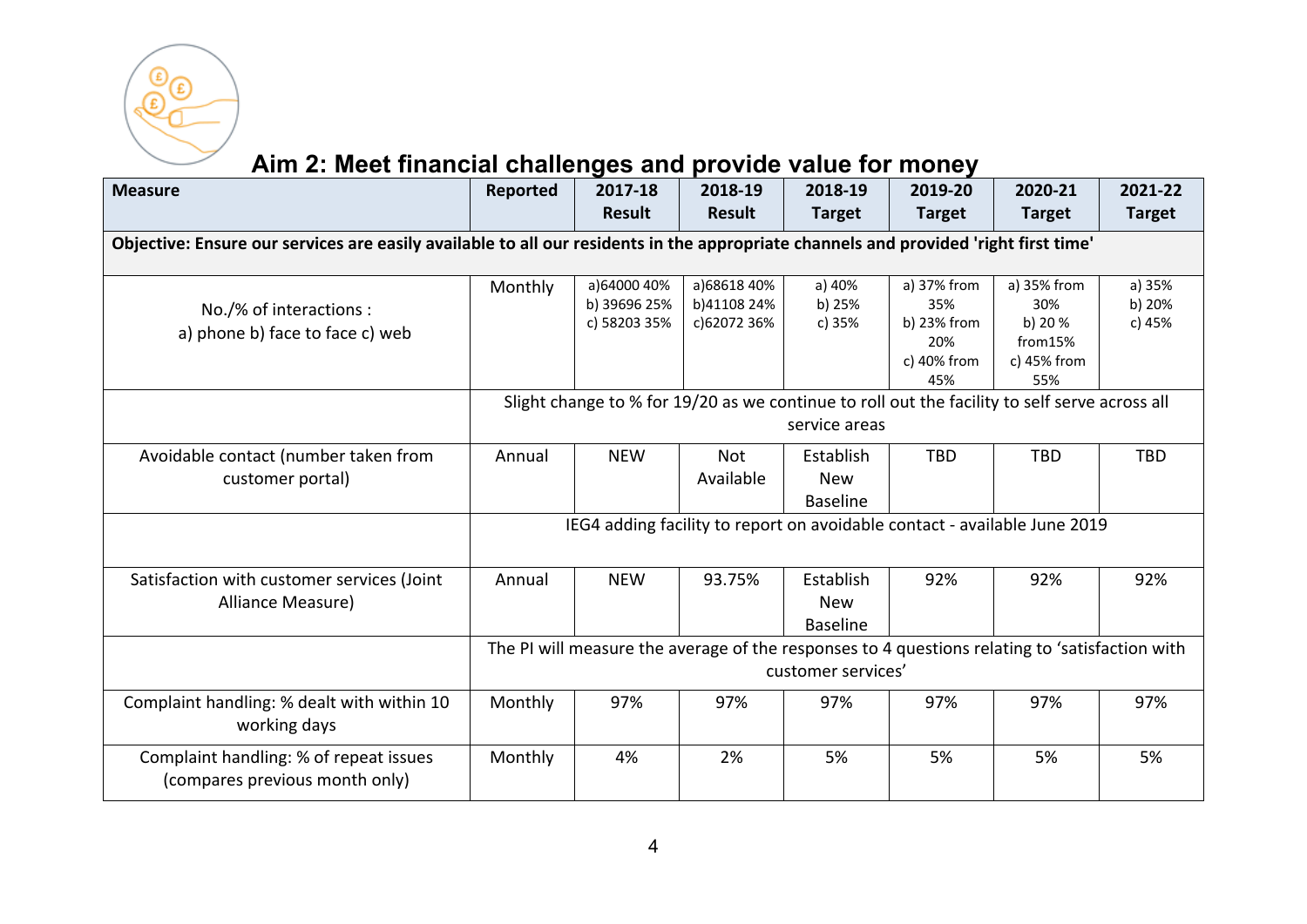| <b>Measure</b>                                                                   | <b>Reported</b> | 2017-18<br><b>Result</b> | 2018-19<br><b>Result</b>                                                                                                                      | 2018-19<br><b>Target</b> | 2019-20<br><b>Target</b> | 2020-21<br><b>Target</b> | 2021-22<br><b>Target</b> |
|----------------------------------------------------------------------------------|-----------------|--------------------------|-----------------------------------------------------------------------------------------------------------------------------------------------|--------------------------|--------------------------|--------------------------|--------------------------|
| FOI requests: % responded to within statutory<br>time frame and numbers received | Quarterly       | 99.25%                   | 95%                                                                                                                                           | 95%                      | 95%                      | 95%                      | 95%                      |
| Website Quality: Socitm Better Connected<br>assessment                           | Annual          | 3 stars                  | 3 stars                                                                                                                                       | 4 stars                  | 4 stars                  | 4 stars                  | 4 stars                  |
| <b>Objective: More effective use of Council assets</b>                           |                 |                          |                                                                                                                                               |                          |                          |                          |                          |
| Average time from request to repair (DLO)                                        | Monthly         | 13.23 days               | 13.29 days                                                                                                                                    | 12 days                  | 13 days<br>from 12       | 13 days<br>from 12       | 13 days                  |
|                                                                                  |                 |                          | The target of 12 days has not been achieved since this PI was implemented. A target of 13<br>days is more realistic and is still challenging  |                          |                          |                          |                          |
| DELETE-% of responsive repairs for which an<br>appointment was made and kept     | Monthly         | 99.18%                   | Unavailable                                                                                                                                   | 100%                     | 100%                     | 100%                     | 100%                     |
| DELETE- % of jobs (DLO) undertaken by<br>appointment for non-priority 1 work     | Monthly         | 78.59%                   | Unavailable                                                                                                                                   | 75%                      | 75%                      | 75%                      | 75%                      |
| NEW: Average Number of jobs completed per<br>operative per day                   | Monthly         | N/a                      | 4.64                                                                                                                                          | N/a                      | 4.7                      | 4.75                     | 4.8                      |
| % of rent lost due to vacant stock                                               | Monthly         | 1.04%                    | 1.15%                                                                                                                                         | 0.86%                    | 0.86%                    | 0.86%                    | 0.86%                    |
| Average time taken to re-let Council homes                                       | Monthly         | $28.9$ days              | 25 days                                                                                                                                       | 25 days                  | 25 days                  | 25 days                  | 25 days                  |
| NEW: % properties with nil void loss                                             | Annual          | N/a                      | 12.6%                                                                                                                                         | N/a                      | 15%                      | 15%                      | 15%                      |
| % and number of council owned business<br>units occupied                         | Annual          | 83%<br>(24/29)           | 86%<br>(25/29)                                                                                                                                | 89.6%<br>(26/29)         | 86%<br>(25/29)           | 89.6%<br>(26/29)         | 89.6%<br>(26/29)         |
|                                                                                  |                 |                          | Amended 2019/20 target to 25/29 as there is no demand currently for the retail units in<br>Fairfield View and they are unlikely to be re-let. |                          |                          |                          |                          |
| IT- % network availability                                                       | Monthly         | 100%                     | 100%                                                                                                                                          | 99%                      | 99%                      | 99%                      | 99%                      |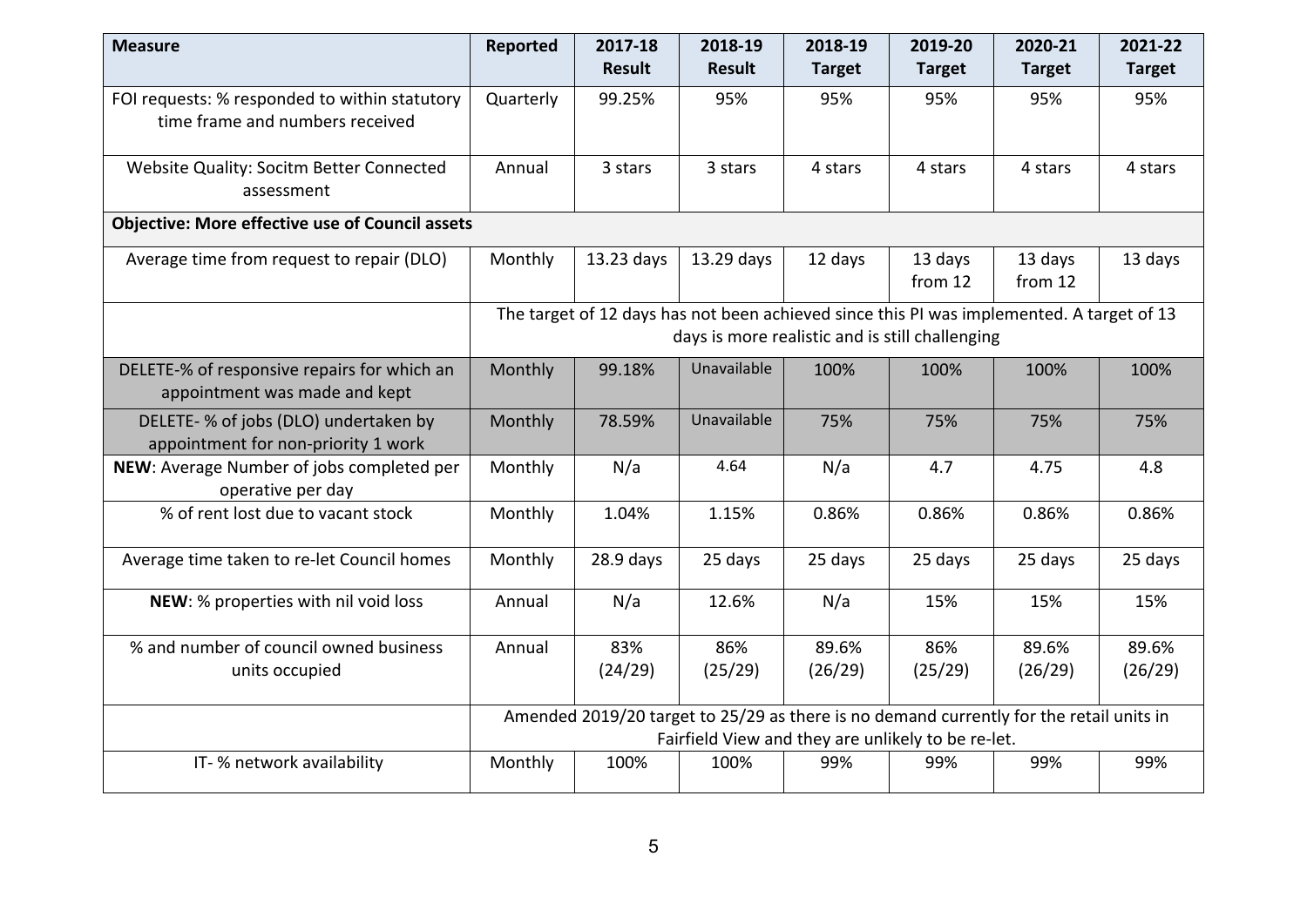| <b>Measure</b>                                                                                | <b>Reported</b> | 2017-18                     | 2018-19                                                      | 2018-19        | 2019-20           | 2020-21           | 2021-22       |
|-----------------------------------------------------------------------------------------------|-----------------|-----------------------------|--------------------------------------------------------------|----------------|-------------------|-------------------|---------------|
|                                                                                               |                 | <b>Result</b>               | <b>Result</b>                                                | <b>Target</b>  | <b>Target</b>     | <b>Target</b>     | <b>Target</b> |
| IT- % system availability                                                                     | Monthly         | 100%                        | 99.93 %                                                      | 99%            | 99%               | 99%               | 99%           |
| Objective: A high performing and well motivated workforce                                     |                 |                             |                                                              |                |                   |                   |               |
| Average days sickness absence per FTE (show<br>split between short and long term)             | Monthly         | 12.16 days                  | 10.62 days                                                   | 9 days         | 9 days            | 9 days            | 9 days        |
| Average days sickness absence per FTE across<br>the Alliance                                  | Monthly         | <b>NEW</b>                  | 8.31 days                                                    | 9 days         | 9 days            | 9 days            | 9 days        |
| % of Appraisals completed across the<br>workforce (of those due- Joint Alliance<br>measure))  | Annual          | 84%                         | 66%                                                          | 100%           | 100%              | 100%              | 100%          |
| Number of a) workplace accidents and b)<br>RIDDOR reportable / Lost Time (7days)<br>accidents | Annual          | a) 28 b) 5<br>Joint         | a) $23 b) 4$                                                 | a) < 28<br>b)0 | a) < 23<br>b)0    | <b>TBD</b>        | <b>TBD</b>    |
| Objective: Effective use of financial and other resources to ensure value for money           |                 |                             |                                                              |                |                   |                   |               |
| Number of press releases and % taken up in<br>local media                                     | Annual          | 40 issued<br>95% take<br>up | 48 issued<br>98% take<br>up                                  | 90%            | 94% from<br>90%   | 94% from<br>90%   | 94%           |
| Number of twitter followers                                                                   | Quarterly       | 3,665                       | 3,919                                                        | 3800           | 4050 from<br>3950 | 4200 from<br>4100 | 4350          |
| Number of Facebook followers                                                                  | Quarterly       | 832                         | 1,392                                                        | 932            | 1600 from<br>1200 | 1800 from<br>1400 | 2000          |
|                                                                                               |                 |                             | Increased future targets as 2018/19 exceeded existing target |                |                   |                   |               |
| <b>Collection rates: Business rates</b>                                                       | Monthly         | 98.74%                      | 99.09%                                                       | 98.1%          | 98.1%             | 98.2%             | 98.2%         |
| <b>Collection rates: Council Tax</b>                                                          | Monthly         | 98.35%                      | 98.43%                                                       | 98.1%          | 98.1%             | 98.2%             | 98.2%         |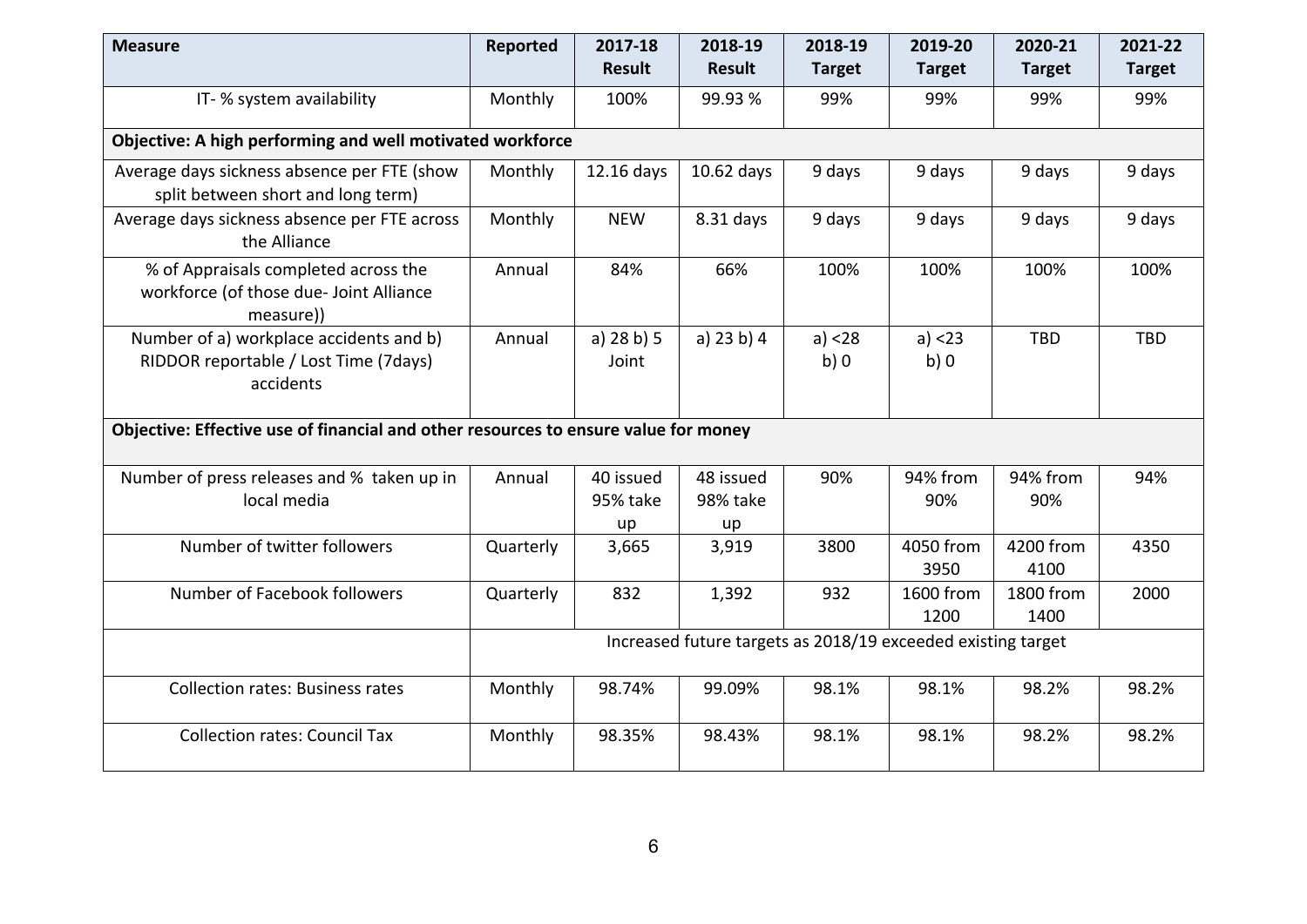| <b>Measure</b>                                                                                    | Reported                                                                                                                                                                                                                                                                                                                                                                                                                                                                                                                                                                                                                                                                                                                                                      | 2017-18<br><b>Result</b> | 2018-19<br><b>Result</b> | 2018-19<br><b>Target</b>                                                                                                                                     | 2019-20<br><b>Target</b>                   | 2020-21<br><b>Target</b>                   | 2021-22<br><b>Target</b>      |  |
|---------------------------------------------------------------------------------------------------|---------------------------------------------------------------------------------------------------------------------------------------------------------------------------------------------------------------------------------------------------------------------------------------------------------------------------------------------------------------------------------------------------------------------------------------------------------------------------------------------------------------------------------------------------------------------------------------------------------------------------------------------------------------------------------------------------------------------------------------------------------------|--------------------------|--------------------------|--------------------------------------------------------------------------------------------------------------------------------------------------------------|--------------------------------------------|--------------------------------------------|-------------------------------|--|
| <b>Collection rates: Rent</b>                                                                     | Monthly                                                                                                                                                                                                                                                                                                                                                                                                                                                                                                                                                                                                                                                                                                                                                       | 98.22%                   | 98.55%                   | 98.5%                                                                                                                                                        | 98.5% from<br>98.6%                        | 98.6% from<br>98.7%                        | 98.7%                         |  |
| Collection rates: Sundry Debt (value of SD<br>over 60 days old)                                   | Since September, the number of Universal Credit claimants has risen from around 40 to over<br>200 and we are anticipating a larger increase this year, we would therefore like to monitor<br>rent collection for a further 12 months with the target remaining at the 2018/19 level. We<br>have also had issues with the timing of payments following the start of new claims, and delays<br>from requesting managed payments (direct to the Landlord from DWP) to actually receiving<br>the payment. These issue may escalate on 2019/20 would therefore prefer to use 2019/20 to<br>monitor the full impact of the roll out.<br>Quarterly<br>£182,065<br>£184,464.62<br>5%<br>2%<br>5%<br>2%<br>reduction<br>reduction<br>reduction<br>reduction<br>from 3% |                          |                          |                                                                                                                                                              |                                            |                                            |                               |  |
| % of invoices paid in line with contract                                                          | The sundry debt figure has significantly reduced over last two years, therefore an ongoing<br>reduction of 5% is more difficult to achieve.<br>Monthly<br>96%<br>96%<br>95%<br>96%<br>96%<br>96%                                                                                                                                                                                                                                                                                                                                                                                                                                                                                                                                                              |                          |                          |                                                                                                                                                              |                                            |                                            |                               |  |
| Use of Contracts register - annual contract<br>spend as % of gross expenditure budget             | Quarterly                                                                                                                                                                                                                                                                                                                                                                                                                                                                                                                                                                                                                                                                                                                                                     | 73%                      | 83%                      | 5%<br>improvement<br>to 17/18                                                                                                                                | 2%<br>improvement<br>to 18/19<br>(from 3%) | 2%<br>improvement<br>to 19/20<br>(from 3%) | 2%<br>improvement<br>to 20/21 |  |
|                                                                                                   |                                                                                                                                                                                                                                                                                                                                                                                                                                                                                                                                                                                                                                                                                                                                                               |                          |                          | Over achieved against 18/19. Out turn was +5% higher than target. 19/20+ reduced as we're<br>getting to the point that we won't be able to improve much more |                                            |                                            |                               |  |
| % of procurement activity on the<br>Procurement Forward Plan (Joint Alliance<br>Measure)          | Quarterly                                                                                                                                                                                                                                                                                                                                                                                                                                                                                                                                                                                                                                                                                                                                                     | 71%                      | 64%                      | 72%                                                                                                                                                          | 72% from<br>75%                            | 74% from<br>75%                            | 75%                           |  |
|                                                                                                   |                                                                                                                                                                                                                                                                                                                                                                                                                                                                                                                                                                                                                                                                                                                                                               |                          |                          | Achieved 64% for 2018/19, have therefore reduced target to 72% for 2019-20.                                                                                  |                                            |                                            |                               |  |
| % of internal audit recommendations<br>implemented within timescale (snapshot of<br>year to date) | Quarterly                                                                                                                                                                                                                                                                                                                                                                                                                                                                                                                                                                                                                                                                                                                                                     | 96.81%                   | 97.54%                   | 97%                                                                                                                                                          | 97.5%                                      | 98 %                                       | 98.5%                         |  |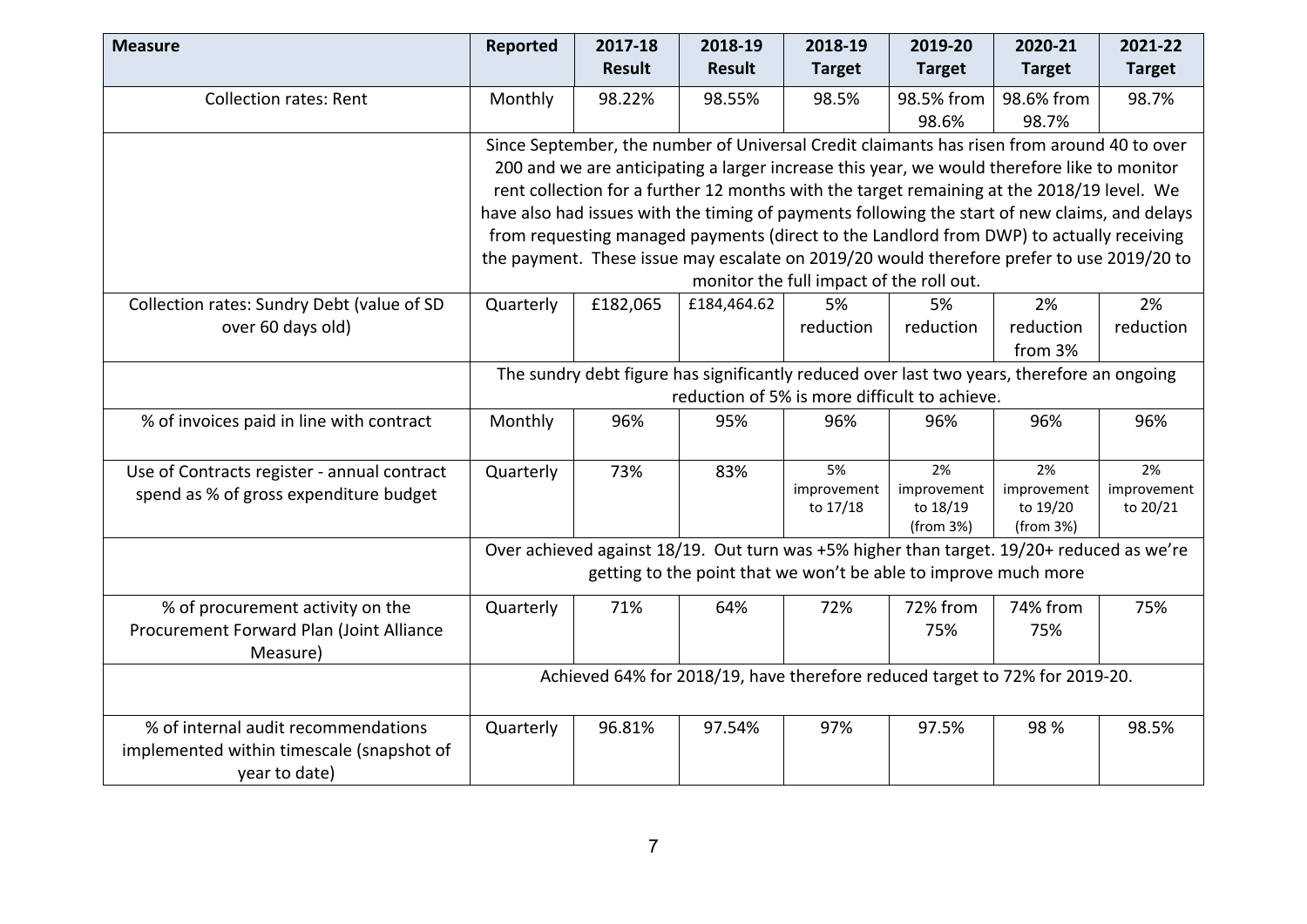| <b>Measure</b>                                                                  | Reported | 2017-18                                               | 2018-19                                                     | 2018-19                            | 2019-20                            | 2020-21                            | 2021-22                            |
|---------------------------------------------------------------------------------|----------|-------------------------------------------------------|-------------------------------------------------------------|------------------------------------|------------------------------------|------------------------------------|------------------------------------|
|                                                                                 |          | <b>Result</b>                                         | <b>Result</b>                                               | <b>Target</b>                      | <b>Target</b>                      | <b>Target</b>                      | <b>Target</b>                      |
| <b>External Audit Opinion</b>                                                   | Annual   | Unqualified                                           | Unqualified<br>Q <sub>3</sub>                               | Unqualified                        | Unqualified                        | Unqualified                        | Unqualified                        |
| % of corporate efficiency savings met                                           | Annual   | 100%                                                  | 70.3% Q3                                                    | 100% of<br>target                  | 100% of<br>target                  | 100% of<br>target                  | 100% of<br>Target                  |
| a) Expenditure variance to budget<br>b) Income variance to budget<br>(HRA & GF) | Annual   | $GF a)-5%$<br>b) 10%<br><b>HRA</b><br>a)-13%<br>b) 3% | GF Q3<br>a)1.74%<br>b)8.34%<br>HRA Q3<br>a)6.59%<br>b)0.24% | Net Budget<br>$+/- 5%$<br>variance | Net Budget<br>$+/- 5%$<br>variance | Net Budget<br>$+/- 5%$<br>variance | Net Budget<br>$+/- 5%$<br>variance |



# **Aim 3: Support economic development and regeneration**

| <b>Measure</b>                                                     | Reported  | 2017-18<br><b>Result</b> | 2018-19<br><b>Result</b> | 2018-19<br><b>Target</b> | 2019-20<br><b>Target</b> | 2020-21<br><b>Target</b> | 2021-22<br><b>Target</b> |  |  |  |
|--------------------------------------------------------------------|-----------|--------------------------|--------------------------|--------------------------|--------------------------|--------------------------|--------------------------|--|--|--|
| Objective: Flourishing town centres that support the local economy |           |                          |                          |                          |                          |                          |                          |  |  |  |
| Pavilion Gardens - Trip Advisor ratings (%<br>good / excellent)    | Quarterly | 95.19%                   | 92.16%                   | 93.75%                   | 93.75%                   | 94%                      | 94.25%                   |  |  |  |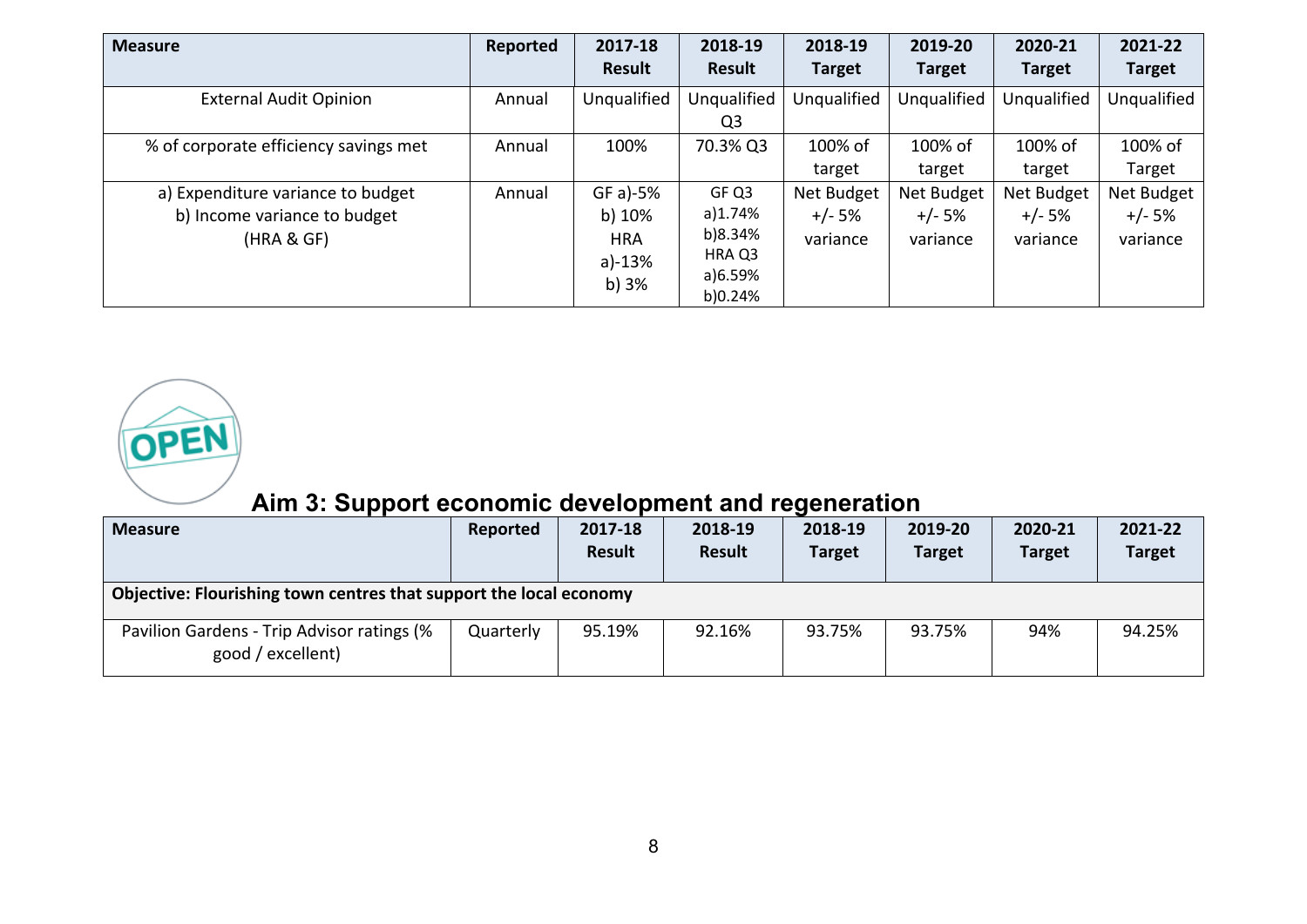| <b>Measure</b>                     | Reported  | 2017-18<br><b>Result</b>                                                                                                                                                              | 2018-19<br><b>Result</b>                                                                                                                | 2018-19<br><b>Target</b>                                | 2019-20<br><b>Target</b>                                                                                                     | 2020-21<br><b>Target</b>                                 | 2021-22<br><b>Target</b>                                  |
|------------------------------------|-----------|---------------------------------------------------------------------------------------------------------------------------------------------------------------------------------------|-----------------------------------------------------------------------------------------------------------------------------------------|---------------------------------------------------------|------------------------------------------------------------------------------------------------------------------------------|----------------------------------------------------------|-----------------------------------------------------------|
| % of empty town centre shops       | Annual    | Glossop<br>$(3.6\%)$<br>Hadfield<br>(2.8%)<br><b>Buxton</b><br>(7.5%)<br><b>New Mills</b><br>$(7%)$ ,<br>Whaley<br><b>Bridge</b><br>(4.3%)<br>Chapel<br>$(5.1\%).$<br>Average<br>5.6% | Glossop 2%;<br>Buxton 11.5%;<br><b>New Mills</b><br>11.9%; Chapel<br>6.2%; Whaley<br>8.0%; Hadfield<br>2.8%;<br>Borough<br>average 7.4% | Borough<br>vacancy<br>rate of<br>$<8\%$                 | 10.1%<br>(national<br>average)<br>from <8%                                                                                   | 10.1%<br>(national<br>average)<br>< 8%                   | 10.1%<br>(national<br>average)                            |
| <b>Objective: Promote Tourism</b>  |           |                                                                                                                                                                                       |                                                                                                                                         |                                                         |                                                                                                                              |                                                          |                                                           |
| <b>Pavilion Gardens - footfall</b> | Quarterly | 617,305                                                                                                                                                                               | Q1 143.5k,<br>Q2 223.6k,<br>Q3 115k,<br>Q4 64k Total<br>546,600                                                                         | Q1 172k,<br>Q2 220k,<br>Q3 129,<br>Q4 80k<br>Total 601k | Q1 170<br>from $175k$ ,<br>Q2 220<br>from $222k$ ,<br>Q3 130<br>from $131k$ ,<br>Q4 80 from<br>82k<br>Total 600<br>from 610k | Q1 173k,<br>Q2 222k,<br>Q3 131k,<br>Q4 82k<br>Total 608k | Q1 175k,<br>Q2 225k,<br>Q3 131k,<br>Q4 85k<br>Total 616k. |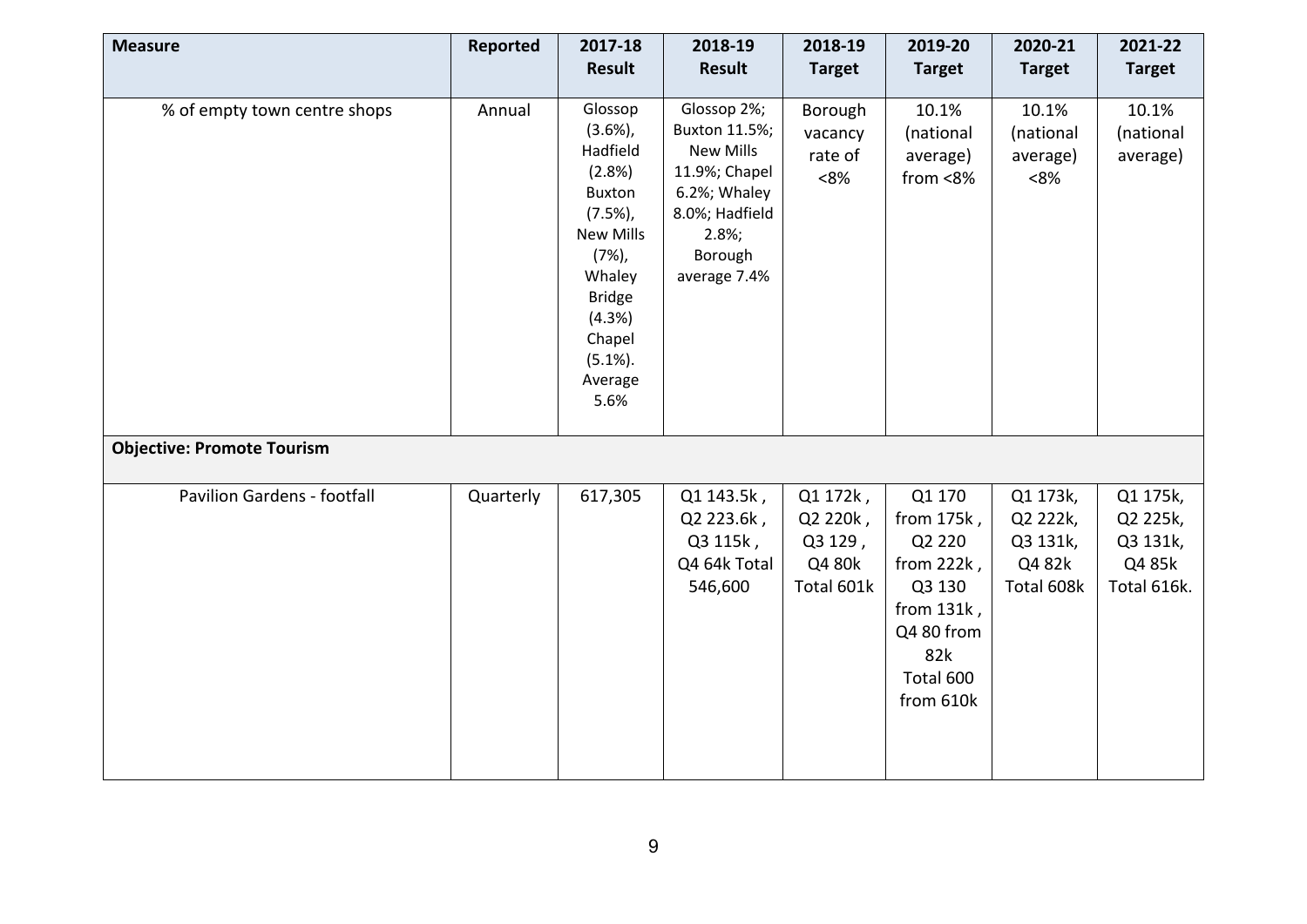| <b>Measure</b>                                                                              | Reported                                                                                                                                                                                                                                                                                                                                                                                                                                                                                                                                              | 2017-18<br><b>Result</b>   | 2018-19<br><b>Result</b> | 2018-19<br><b>Target</b> | 2019-20<br><b>Target</b> | 2020-21<br><b>Target</b> | 2021-22<br><b>Target</b> |  |
|---------------------------------------------------------------------------------------------|-------------------------------------------------------------------------------------------------------------------------------------------------------------------------------------------------------------------------------------------------------------------------------------------------------------------------------------------------------------------------------------------------------------------------------------------------------------------------------------------------------------------------------------------------------|----------------------------|--------------------------|--------------------------|--------------------------|--------------------------|--------------------------|--|
| Objective: High quality development and building control with an open for business approach |                                                                                                                                                                                                                                                                                                                                                                                                                                                                                                                                                       |                            |                          |                          |                          |                          |                          |  |
| Planning processing times a) Majors b)<br>Minors c) Others                                  | Monthly                                                                                                                                                                                                                                                                                                                                                                                                                                                                                                                                               | a)100%<br>b) 94%<br>c) 93% | a)100%<br>b)92%<br>c)97% | a)90%<br>b)85%<br>c)90%  | a)90%<br>b)85%<br>c)90%  | a)90%<br>b)85%<br>c)90%  | a)90%<br>b)85%<br>c)90%  |  |
| % of planning applications with pre-<br>application enquiries                               | Annual                                                                                                                                                                                                                                                                                                                                                                                                                                                                                                                                                | 13%                        | 10%                      | 10%                      | 10%                      | 10%                      | 10%                      |  |
| % of major developments allowed on<br>Appeal                                                | Monthly                                                                                                                                                                                                                                                                                                                                                                                                                                                                                                                                               | N/A                        | 0%                       | 10%                      | 10%                      | 10%                      | 10%                      |  |
| % of minor and other developments<br>allowed on appeal                                      | Monthly                                                                                                                                                                                                                                                                                                                                                                                                                                                                                                                                               | N/A                        | 1.38%                    | 10%                      | 10%                      | 10%                      | 10%                      |  |
| Agent satisfaction with Planning Service<br>(amended survey)                                | Annual                                                                                                                                                                                                                                                                                                                                                                                                                                                                                                                                                | 70%                        | 70%                      | 80%                      | 80%                      | 80%                      | 80%                      |  |
| % of planning enforcement cases resolved<br>in 13 weeks                                     | Annual                                                                                                                                                                                                                                                                                                                                                                                                                                                                                                                                                | 90%                        | 80.6%                    | 90%                      | 80%                      | <b>TBD</b>               | <b>TBD</b>               |  |
|                                                                                             | The target of 90% has proved ambitious and has been unachievable following staffing issues<br>within the team. The target should be aligned across both authorities at 80 % to be reviewed in<br>subsequent years following the recent addition of a temporary resource (the target within Staffs<br>Moorlands is 70%). The Enforcement Plan (adopted by both Councils) which although does not<br>make a specific recommendation for performance identifies the need to resolve most cases<br>within 13 weeks, therefore a 80% target is reasonable. |                            |                          |                          |                          |                          |                          |  |
| % of priority 1 planning enforcement cases<br>visited within 1 working day                  | Annual                                                                                                                                                                                                                                                                                                                                                                                                                                                                                                                                                | 100%                       | 100%                     | 90%                      | 90%                      | 90%                      | 90%                      |  |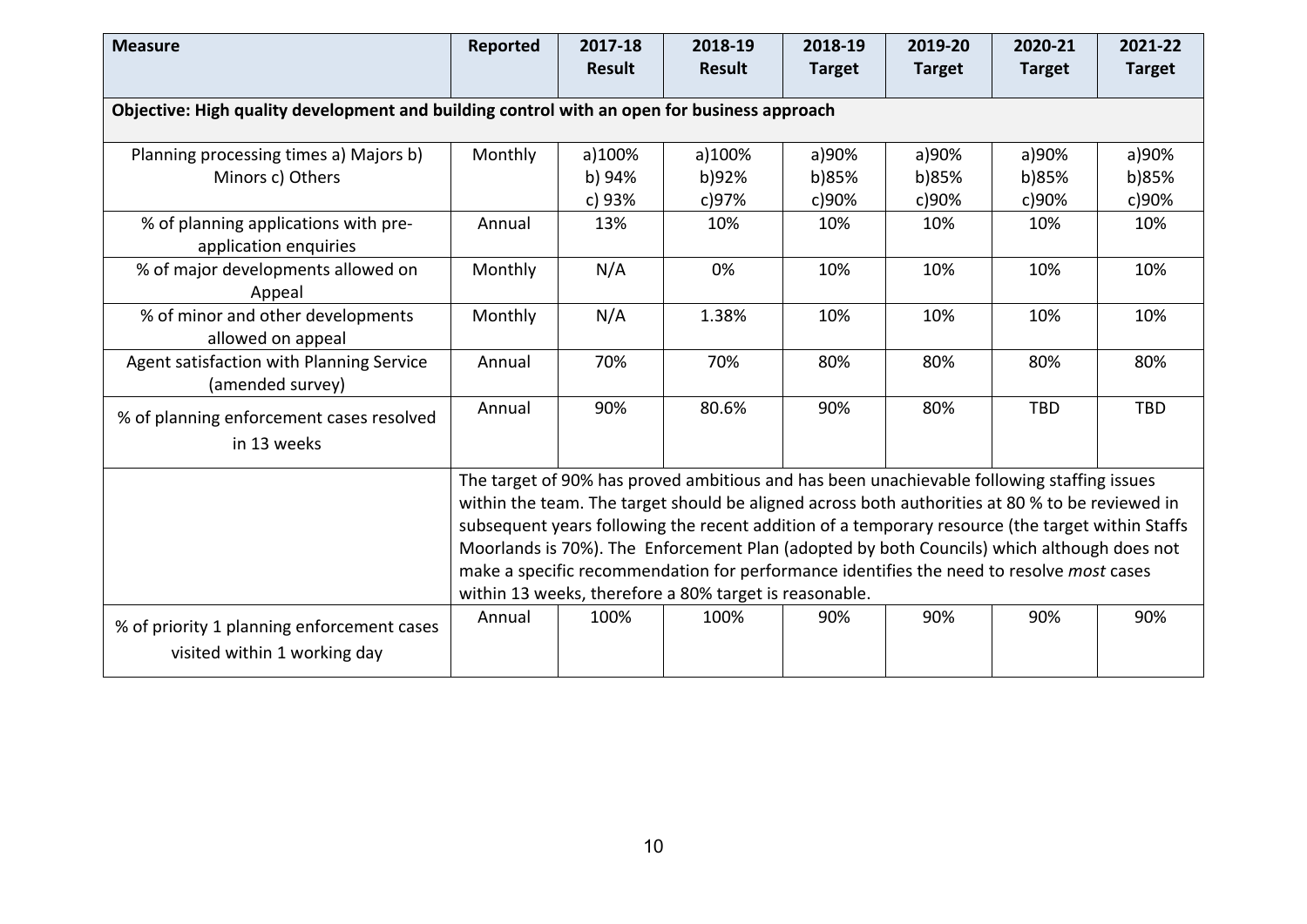

# **Aim 4: Protect and improve the environment**

| <b>Measure</b>                                                                                | Reported                                                                                                                                                                                          | 2017-18<br><b>Result</b> | 2018-19<br><b>Result</b> | 2018-19<br><b>Target</b> | 2019-20<br><b>Target</b>                                            | 2020-21<br><b>Target</b> | 2021-22<br><b>Target</b> |  |  |  |  |
|-----------------------------------------------------------------------------------------------|---------------------------------------------------------------------------------------------------------------------------------------------------------------------------------------------------|--------------------------|--------------------------|--------------------------|---------------------------------------------------------------------|--------------------------|--------------------------|--|--|--|--|
|                                                                                               |                                                                                                                                                                                                   |                          |                          |                          |                                                                     |                          |                          |  |  |  |  |
| <b>Objective: Effective recycling and waste management</b>                                    |                                                                                                                                                                                                   |                          |                          |                          |                                                                     |                          |                          |  |  |  |  |
| Recycling rates / Residual waste per<br>household                                             | Quarterly                                                                                                                                                                                         | 47.7%                    | 48.5%                    | 50%                      | 50% from<br>51%                                                     | 50.5% from<br>52%        | 51%                      |  |  |  |  |
|                                                                                               |                                                                                                                                                                                                   | 430.06kg                 | 429.37kg                 | 455kg                    | 445kg                                                               | 440kg                    | 435kg                    |  |  |  |  |
|                                                                                               |                                                                                                                                                                                                   |                          |                          |                          | 2018-19 result is estimated as Q4 data has not been fully received. |                          |                          |  |  |  |  |
| Missed bins per 100,000 collections (exc.<br>customer error and bad weather)                  | Monthly                                                                                                                                                                                           | 51.13                    | 38.85                    | 40                       | 38 from 39                                                          | 36 from 38               | 34                       |  |  |  |  |
|                                                                                               | It is proposed that the calculation should also exclude blocked access as a result of road works<br>or parked cars as such issues are outside of the councils' control. Hence the target has been |                          |                          |                          |                                                                     |                          |                          |  |  |  |  |
|                                                                                               |                                                                                                                                                                                                   |                          |                          |                          | reviewed taking account of this change                              |                          |                          |  |  |  |  |
| Objective: Provision of high quality public amenities, clean streets and environmental health |                                                                                                                                                                                                   |                          |                          |                          |                                                                     |                          |                          |  |  |  |  |
| % of 'high risk' premises (A-C) inspected per<br>annum                                        | Quarterly                                                                                                                                                                                         | 100%                     | 100%                     | 100%                     | 100%                                                                | 100%                     | 100%                     |  |  |  |  |
| % of routine permitted process premises<br>inspected                                          | Quarterly                                                                                                                                                                                         | 100%                     | 100%                     | 100%                     | 100%                                                                | 100%                     | 100%                     |  |  |  |  |
| % food premises compliant with FSA criteria<br>(plus numbers as context)                      | Annual                                                                                                                                                                                            | 98%                      | 98%                      | 98%                      | 98%                                                                 | 98%                      | 98%                      |  |  |  |  |
| Number of fly tipping incidents collected by<br>the Council (exc sec 46 waste)                | Monthly                                                                                                                                                                                           | 438                      | 199                      | 400                      | 199 from 390                                                        | 195 from<br>380          | 190                      |  |  |  |  |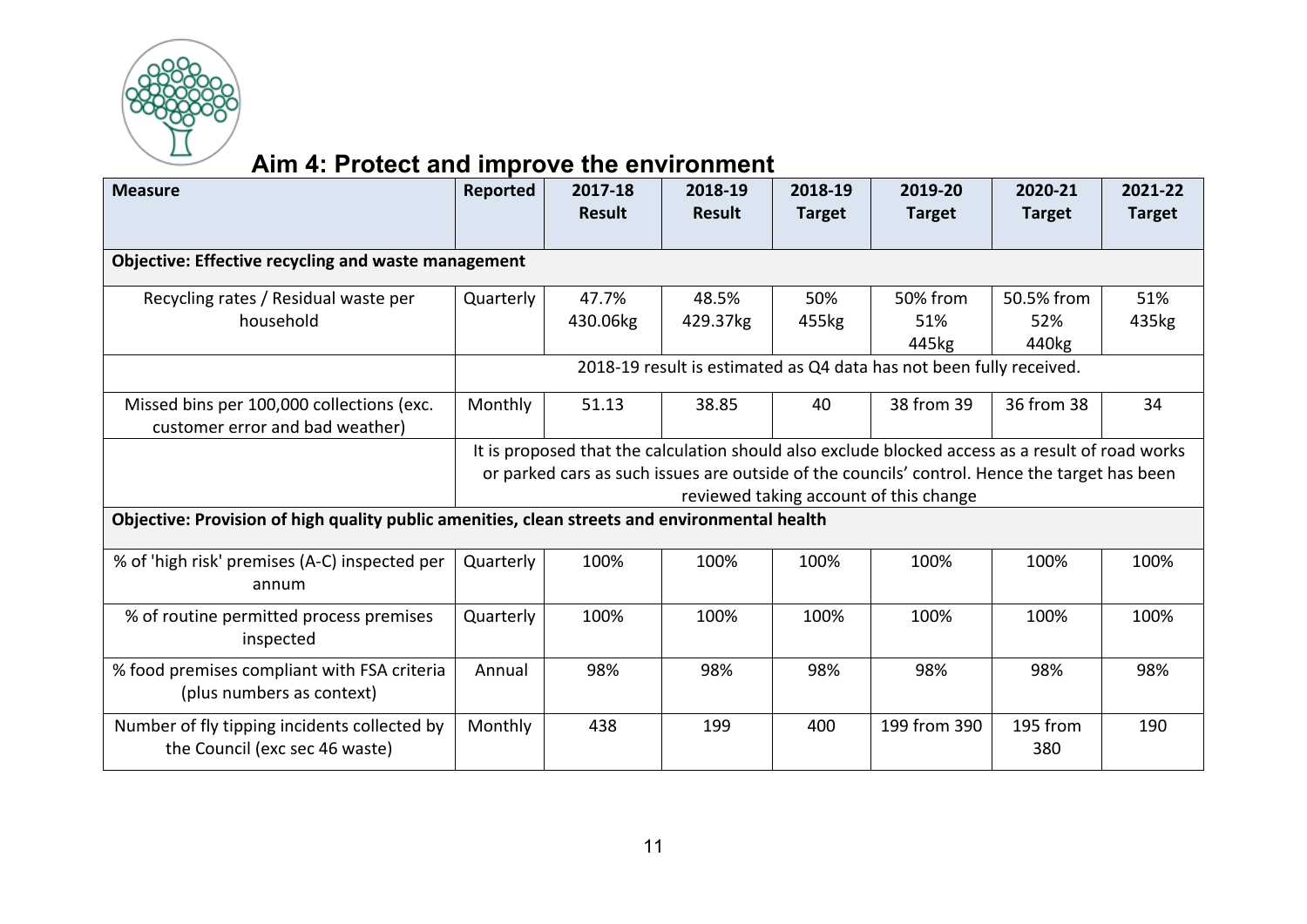| <b>Measure</b>                                                                                                                                                                                                                                | Reported                                                                                                                                                                                                                                                                                                                                        | 2017-18<br><b>Result</b> | 2018-19<br><b>Result</b>        | 2018-19<br><b>Target</b>               | 2019-20<br><b>Target</b>                                                                          | 2020-21<br><b>Target</b>                                | 2021-22<br><b>Target</b>                                |  |  |
|-----------------------------------------------------------------------------------------------------------------------------------------------------------------------------------------------------------------------------------------------|-------------------------------------------------------------------------------------------------------------------------------------------------------------------------------------------------------------------------------------------------------------------------------------------------------------------------------------------------|--------------------------|---------------------------------|----------------------------------------|---------------------------------------------------------------------------------------------------|---------------------------------------------------------|---------------------------------------------------------|--|--|
|                                                                                                                                                                                                                                               |                                                                                                                                                                                                                                                                                                                                                 |                          |                                 |                                        | This indicator records the no. of incidents reported to the council. Whilst enforcement activity  |                                                         |                                                         |  |  |
|                                                                                                                                                                                                                                               |                                                                                                                                                                                                                                                                                                                                                 |                          |                                 |                                        | may discourage fly tipping behaviour, the number of incidents reported to us is outside of our    |                                                         |                                                         |  |  |
|                                                                                                                                                                                                                                               |                                                                                                                                                                                                                                                                                                                                                 |                          |                                 |                                        | control. Continuous improvement is therefore difficult to achieve                                 |                                                         |                                                         |  |  |
| Anti-Social Behaviour enforcements by type<br>(including behaviour adversely affecting the<br>environment)<br>a) number of warnings issued<br>b)number of fixed penalty notices issued<br>c) number of Community Protection<br>Notices issued | Monthly                                                                                                                                                                                                                                                                                                                                         | <b>NEW</b>               | a)20<br>b)142<br>$d$ )6<br>e)18 | a) $25$<br>b)70<br>c)2<br>d)Contextual | a) delete<br>b)contextual<br>c) delete<br>d) contextual                                           | a) delete<br>b)contextual<br>c) delete<br>d) contextual | a) delete<br>b)contextual<br>c) delete<br>d) contextual |  |  |
| d) number of prosecutions                                                                                                                                                                                                                     |                                                                                                                                                                                                                                                                                                                                                 |                          |                                 |                                        |                                                                                                   |                                                         |                                                         |  |  |
|                                                                                                                                                                                                                                               | Remove a) and c) (see below). B should be changed to a contextual measure. It is really a<br>measure of activity and a high or low figure could represent a good outcome - the democratic<br>and community service area's annual report to council will provide the wider context in which to<br>understand the relevance of the actual figure. |                          |                                 |                                        |                                                                                                   |                                                         |                                                         |  |  |
| Street and environmental cleanliness<br>inspection results (% achieving top grades<br>for cleanliness)                                                                                                                                        | Annual                                                                                                                                                                                                                                                                                                                                          | 94.8%                    | 93.92%                          | 86%                                    | 90% from<br>89%                                                                                   | 90%                                                     | 90%                                                     |  |  |
|                                                                                                                                                                                                                                               |                                                                                                                                                                                                                                                                                                                                                 |                          |                                 | in place and adhered to.               | A 90% target is more realistic and still challenges the Service Area to ensure that schedules are |                                                         |                                                         |  |  |
| Number of community clean-up campaigns                                                                                                                                                                                                        | Annual                                                                                                                                                                                                                                                                                                                                          | 65                       | 63                              | 80                                     | 75 from 85                                                                                        | 85 from 90                                              | 85                                                      |  |  |
|                                                                                                                                                                                                                                               | Previous target was overly ambitious. This new target is more realistic.                                                                                                                                                                                                                                                                        |                          |                                 |                                        |                                                                                                   |                                                         |                                                         |  |  |
| Number of pest control contracts                                                                                                                                                                                                              | Annual                                                                                                                                                                                                                                                                                                                                          | 10                       | 12                              | 12                                     | 14                                                                                                | 16                                                      | 18                                                      |  |  |
| Private water supplies - % of sampling<br>programme completed                                                                                                                                                                                 | Annual                                                                                                                                                                                                                                                                                                                                          | 100%                     | 100%                            | 100%                                   | 100%                                                                                              | 100%                                                    | 100%                                                    |  |  |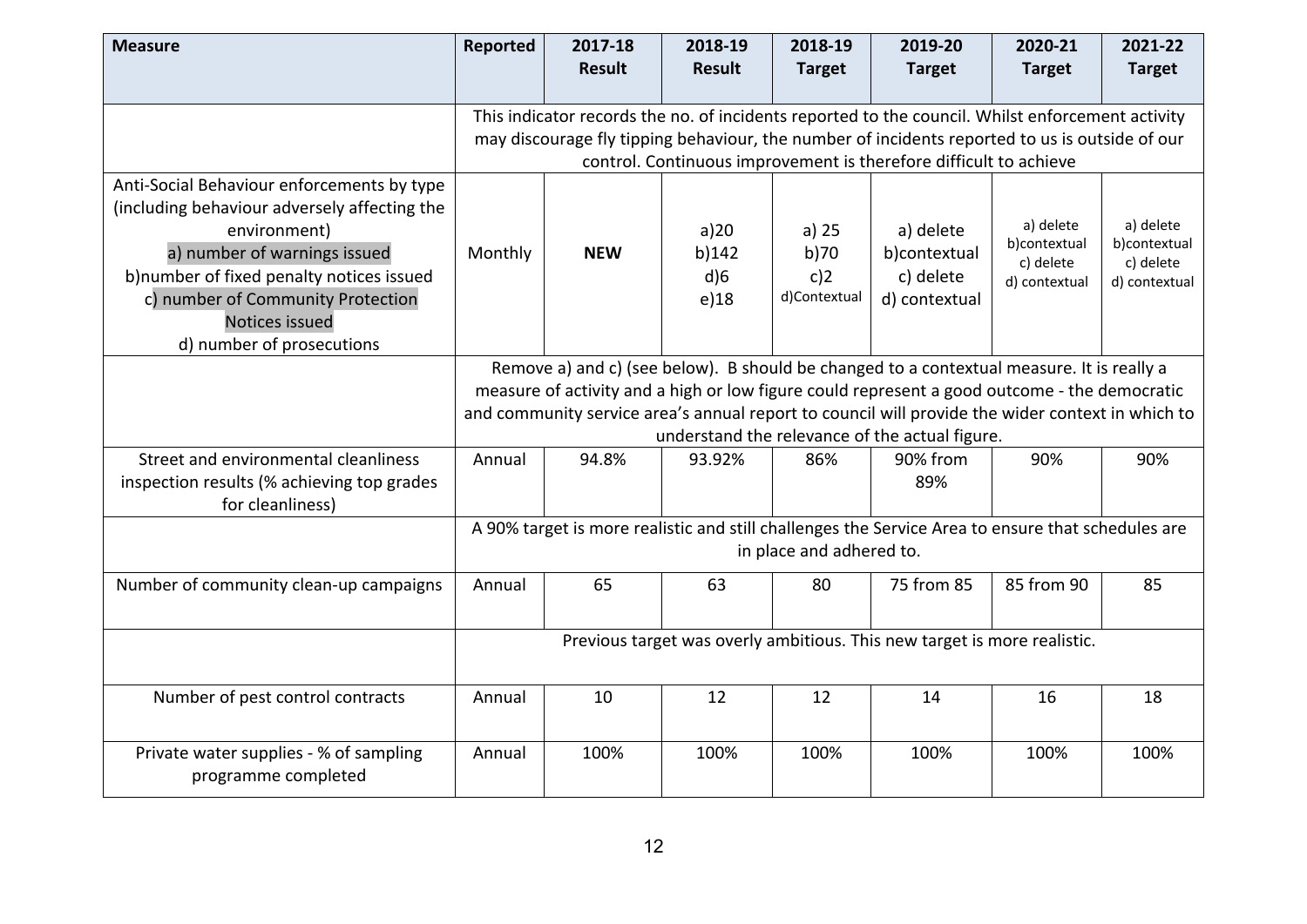| <b>Measure</b>                                                                                                          | Reported                                                                        | 2017-18<br><b>Result</b> | 2018-19<br><b>Result</b> | 2018-19<br><b>Target</b>     | 2019-20<br><b>Target</b> | 2020-21<br><b>Target</b> | 2021-22<br><b>Target</b> |
|-------------------------------------------------------------------------------------------------------------------------|---------------------------------------------------------------------------------|--------------------------|--------------------------|------------------------------|--------------------------|--------------------------|--------------------------|
| Pollution measures - air quality: %<br>compliance against national reporting<br>requirements in relation to air quality | Annual                                                                          | 100%                     | 100%                     | 100%                         | 100%                     | 100%                     | 100%                     |
| Customer satisfaction with regulatory<br>services (environment)                                                         | Annual                                                                          | N/A                      | No survey<br>carried out | Establish<br><b>Baseline</b> | <b>TBD</b>               | <b>TBD</b>               | <b>TBD</b>               |
| Objective: Provision of quality parks and open spaces                                                                   |                                                                                 |                          |                          |                              |                          |                          |                          |
| Green Flag awards maintained                                                                                            | Annual                                                                          | $\mathbf{1}$             | 1                        | 1                            | $\mathbf{1}$             | 1                        | $\mathbf{1}$             |
| Friends / Community Groups – no. of<br>volunteer hours                                                                  | Annual                                                                          | 660                      | 676                      | 750                          | 750 from 800             | 800 from<br>850          | 800                      |
|                                                                                                                         | With ongoing support and existing campaigns this PI should continue to improve. |                          |                          |                              |                          |                          |                          |
| Objective: Promote environmentally sustainable policies and practices                                                   |                                                                                 |                          |                          |                              |                          |                          |                          |
| Paper consumption across the alliance                                                                                   | Monthly                                                                         | 2408                     | 2470                     | 2500                         | 2000                     | 2000                     | 2000                     |
|                                                                                                                         |                                                                                 | reams                    | reams                    | reams                        | reams                    | reams                    | reams                    |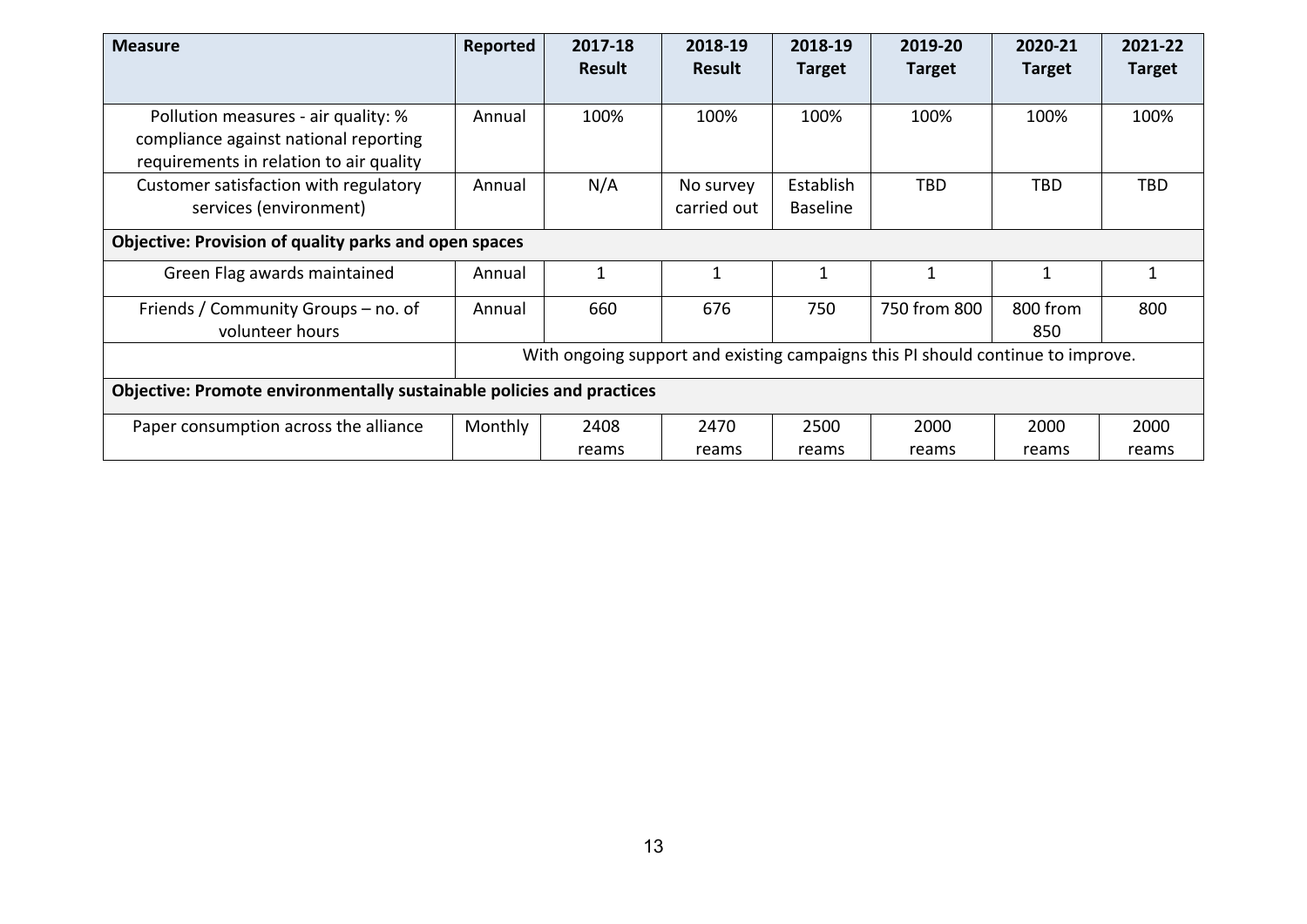

### **Aim 1: Help create a safer and healthier environment for our residents to live and work**

- 1. Housing Benefits processing: % of overpayments recovered
- 2. Disabled adaptations average end to end time in council stock
- 3. Landlord Accreditation Scheme Numbers signed up to scheme
- 4. Cost of CCTV per capita -delete
- 5. CCTV: a) no. of data downloads for the police b) number of resolved offences due to CCTV- delete
- 6. Costs of leisure centre provision per household
- 7. External leverage from grants £ for £- delete
- 8. Number of voluntary groups supported
- 9. Levels of inactivity among local population
- 10. Number of volunteers within local sports clubs (Sport England's Active Lives Survey)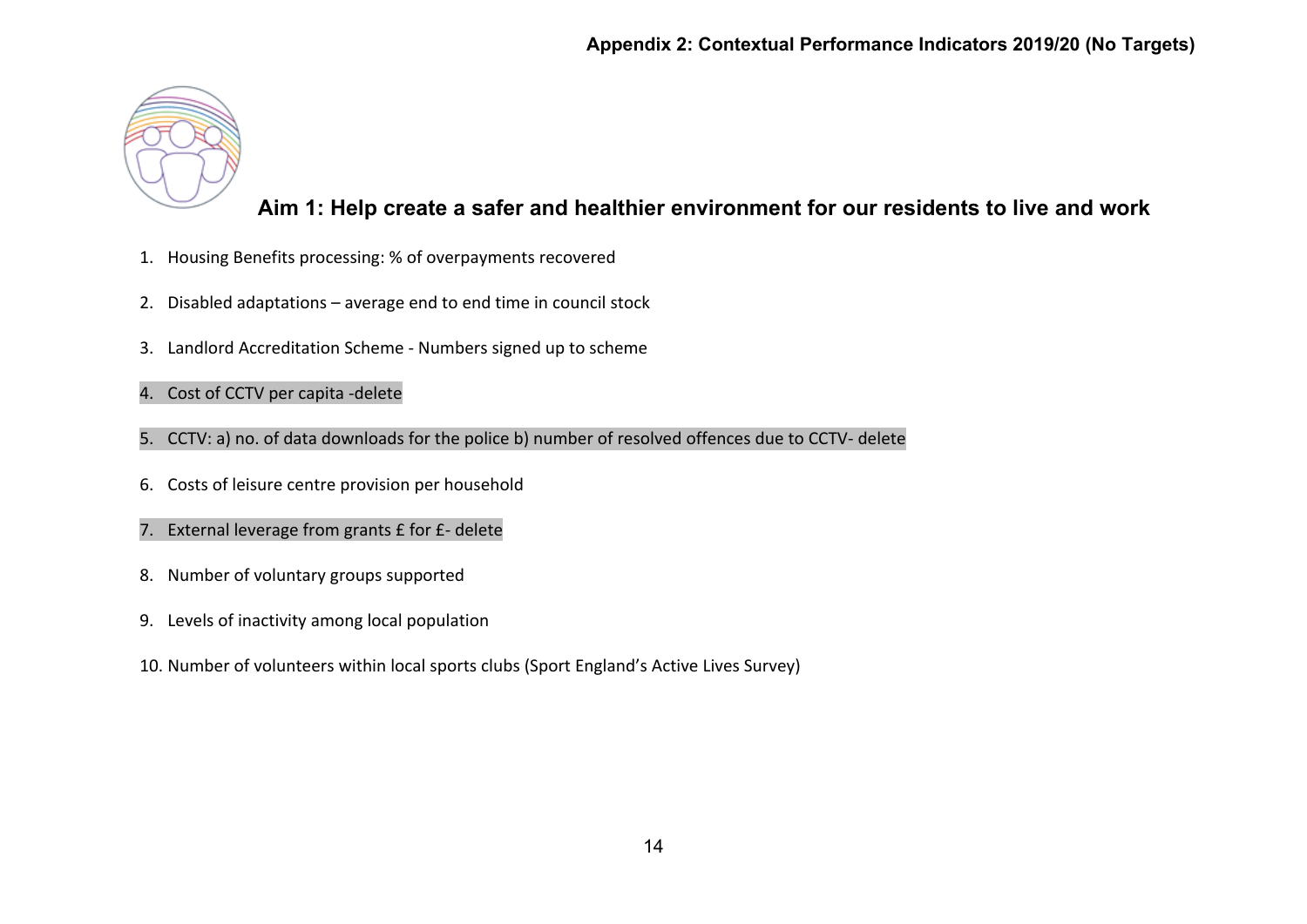

### **Aim 2: Meet financial challenges and provide value for money**

- 1. The number of empty homes
- 2. Number of twitter re-tweets
- 3. % of FOI requests diverted to the website / publication scheme
- 4. The cost of dealing with FOI requests
- 5. Complaint handling: Number received
- 6. Average time taken to re-let Council homes excluding hard to let properties
- 7. Customer Feedback: Level of compliments
- 8. Staff Climate Survey
- 9. Staff turnover rate
- 10. % of income generated against net budget
- 11. External funding levered annually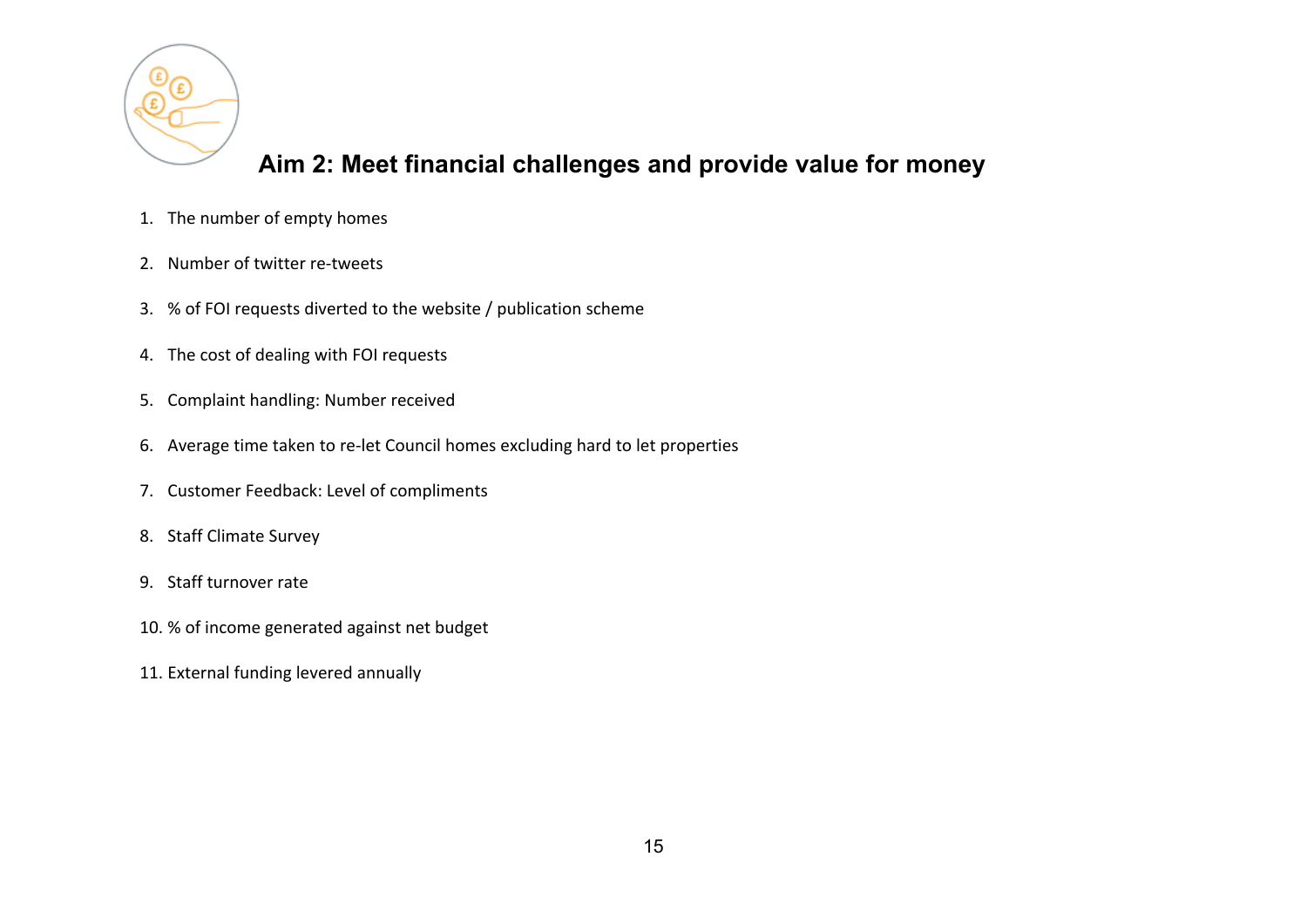

### **Aim 3: Support economic development and regeneration**

- 1. Number of affordable homes delivered
- 2. Local Plan Delivery: Number of completions for homes: sqft of employment space delivered
- 3. Number of businesses supported by the Growth Hub (fair proportion across partnership)
- 4. Number of enterprises operating in the area (considering business starts as well as deaths; as recorded through ONS stats)
- 5. Cost to the Council per Market (Subsidy
- 6. Visitor spend in the area
- 7. Pavilion Gardens net subsidy
- 8. TICs online hits
- 9. Total tourist bed spaces
- 10. Total overnight stays (tourism)
- 11. Planning application processing costs
- 12. Costs awarded against the council from planning appeals
- 13. Number of attendees at Planning Surgeries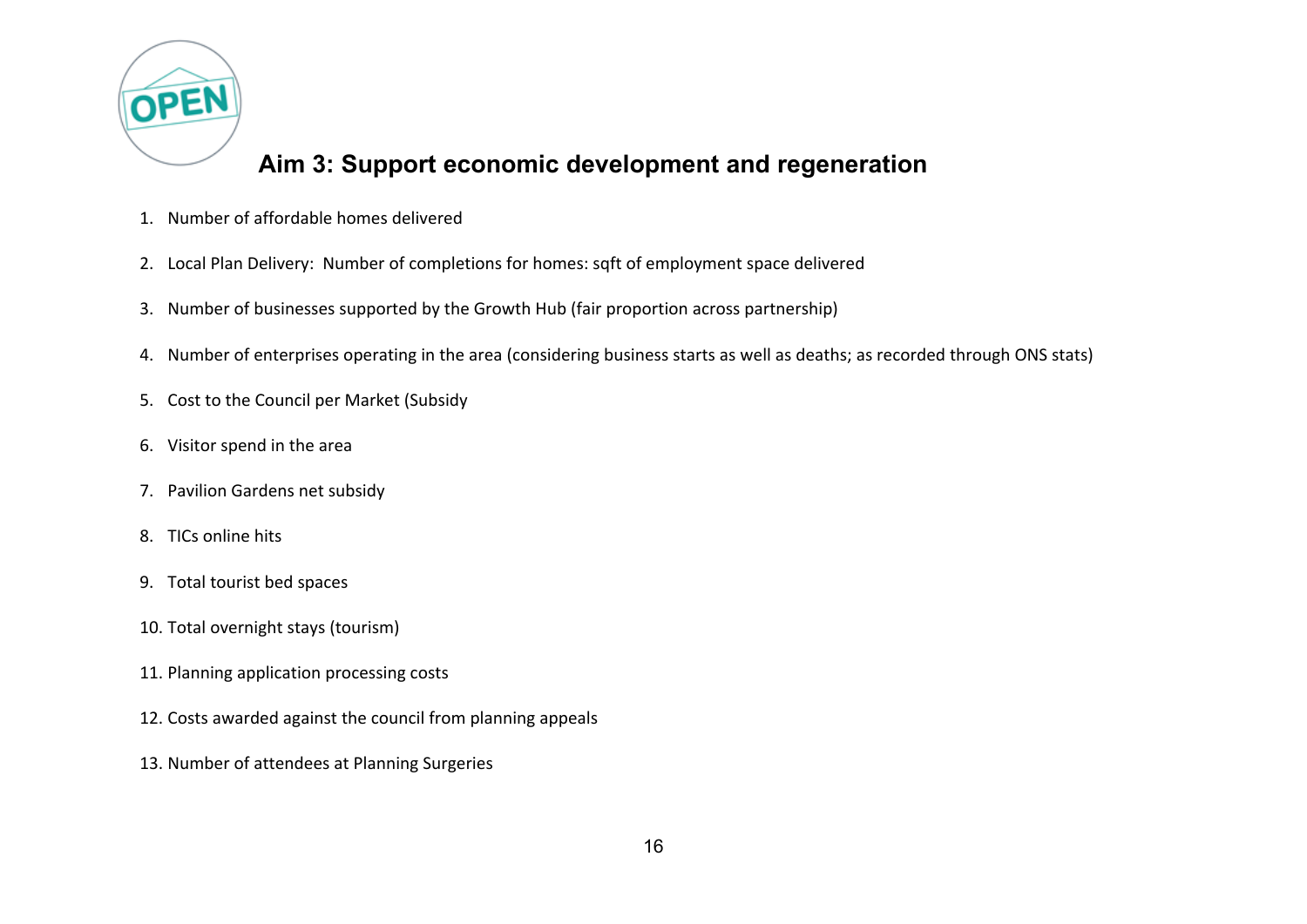

## **Aim 4: Protect and improve the environment**

- 1. Anti Social Behaviour number of prosecutions
- 2. Cost per household of waste and recycling service
- 3. Cost measures: cost of public conveniences
- 4. Cost of street cleansing service
- 5. Cost measures: Environmental Health Service
- 6. Number of premises in each of the 6 food hygiene star rating gradings (from 0 to 5)
- 7. Cost of parks and open spaces per capita
- 8. Net income per car parking space
- 9. Parking PCNs issued and % collected
- 10. % of car park spaces accredited with Park Mark
- 11. Number & % of disabled bays within car parks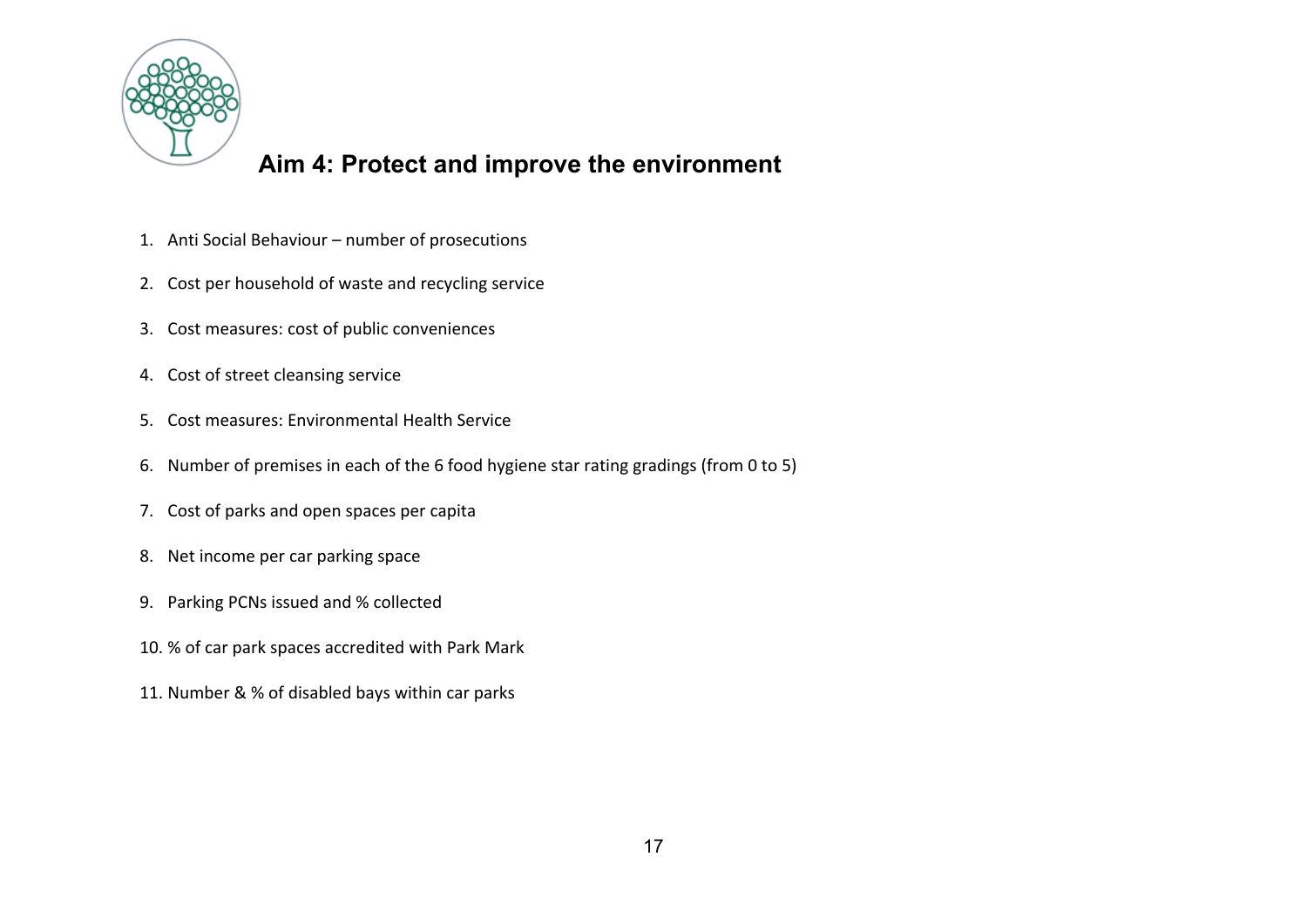| <b>Performance Indicator</b>                | Reason for proposed deletion                                                                    |
|---------------------------------------------|-------------------------------------------------------------------------------------------------|
| Homelessness: % of cases prevented          | Replaced in Q3 2018-19 with new more appropriate measure.                                       |
| Cost of CCTV per capita                     | The CCTV investment is fixed so the PI should therefore be deleted (Council decision re CCTV).  |
| CCTV: a) no of data downloads for police b) | This is a measure of police requests rather than crime detection or prevention. Suggest instead |
| number of resolved offences due to CCTV     | that commentary on CCTV is included in the annual community safety report to council.           |
| External leverage from grants £ for £       | It is proving difficult to get reliable information from partners so the PI should therefore be |
|                                             | deleted.                                                                                        |

#### **Aim 1: Help create a safer and healthier environment for our residents to live and work**

#### **Aim 2: Meet financial challenges and provide value for money**

| <b>Performance Indicator</b>              | Reason for proposed deletion                                                                        |
|-------------------------------------------|-----------------------------------------------------------------------------------------------------|
| Housing Quality Network assessment        | When we explored this it was felt the cost was disproportionate to the benefits we might            |
|                                           | achieve and should therefore be removed.                                                            |
| % of responsive repairs for which an      | This information is not available due to ongoing IT issues. No upgrade to existing IT is planned so |
| appointment was made and kept             | this PI cannot be reported on.                                                                      |
| % of jobs (DLO) undertaken by             | This information is not available due to ongoing IT issues. No upgrade to existing IT is planned so |
| appointment for non-priority 1 work       | this PI cannot be reported on.                                                                      |
| Customer Service Excellence accreditation | We are not proceeding with the formal accreditation and will be focusing on embedding the Ican      |
|                                           | make a difference culture.                                                                          |

### **Aim 4: Protect and improve the environment**

| <b>Performance Indicator</b>               | <b>Reason for proposed deletion</b>                                                             |
|--------------------------------------------|-------------------------------------------------------------------------------------------------|
| Customer satisfaction with street          | Survey was not undertaken in December 2018 and there are no plans for citizen's survey this     |
| cleanliness                                | vear.                                                                                           |
| Customer satisfaction with public toilets  | Survey was not undertaken in December 2018 and there are no plans for citizen's survey this     |
|                                            | vear.                                                                                           |
| Customer satisfaction with waste and       | Survey was not undertaken in December 2018 and there are no plans for citizen's survey this     |
| recycling                                  | vear.                                                                                           |
| Anti-Social Behaviour enforcements by type | Democratic and Community Services will produce an annual report that will indicate the level of |